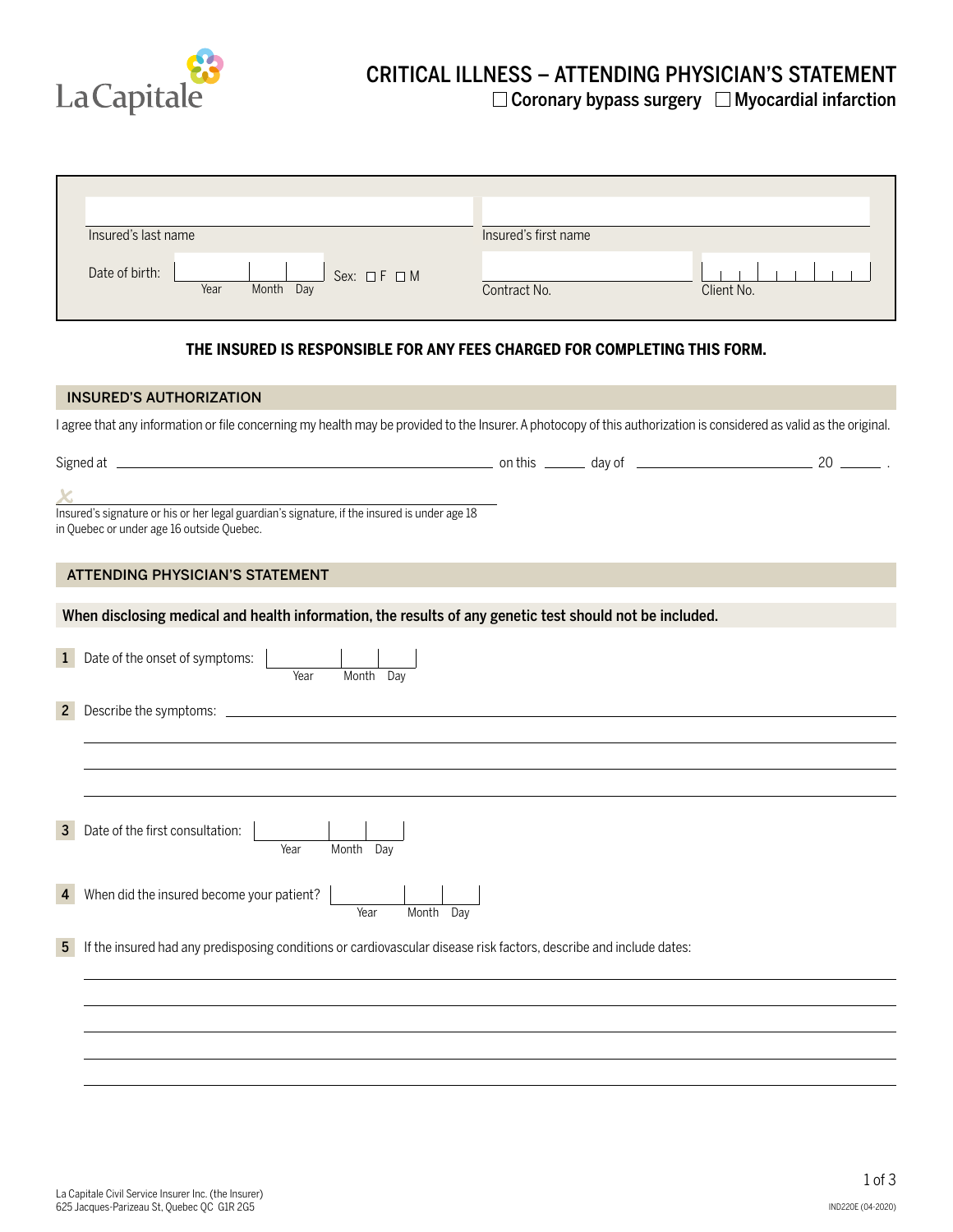

|                                | Names and addresses of other physicians consulted:                                                         |                                                                                                                                                           |                      |
|--------------------------------|------------------------------------------------------------------------------------------------------------|-----------------------------------------------------------------------------------------------------------------------------------------------------------|----------------------|
|                                |                                                                                                            |                                                                                                                                                           |                      |
| Name                           | <b>Address</b>                                                                                             |                                                                                                                                                           | Date of consultation |
|                                |                                                                                                            |                                                                                                                                                           |                      |
|                                |                                                                                                            | Year                                                                                                                                                      | Month<br>Day         |
|                                |                                                                                                            |                                                                                                                                                           |                      |
|                                |                                                                                                            | Year                                                                                                                                                      | Month<br>Day         |
|                                |                                                                                                            | Year                                                                                                                                                      | Month<br>Day         |
|                                |                                                                                                            |                                                                                                                                                           |                      |
|                                | Names and addresses of hospitals or institutions the insured visited or to which the insured was admitted: |                                                                                                                                                           |                      |
| Name (hospital or institution) | <b>Address</b>                                                                                             | Length of hospitalization:                                                                                                                                |                      |
|                                |                                                                                                            |                                                                                                                                                           |                      |
|                                |                                                                                                            | From<br>to<br>Year<br>Month<br>Day<br>Year                                                                                                                | Month<br>Day         |
|                                |                                                                                                            |                                                                                                                                                           |                      |
|                                |                                                                                                            |                                                                                                                                                           |                      |
|                                |                                                                                                            | to<br>From<br>Year<br>Year<br>Month<br>Day                                                                                                                | Month<br>Day         |
|                                |                                                                                                            |                                                                                                                                                           |                      |
|                                |                                                                                                            | to<br>From                                                                                                                                                |                      |
|                                |                                                                                                            | Year<br>Day<br>Year<br>Month                                                                                                                              | Month<br>Day         |
|                                |                                                                                                            |                                                                                                                                                           |                      |
|                                |                                                                                                            |                                                                                                                                                           |                      |
|                                |                                                                                                            | Have any of the insured's family members experienced an identical or similar illness? $\Box$ Yes $\Box$ No - If so:                                       |                      |
| Relationship to the insured    | Description of the illness                                                                                 | Date and age when first diagnosed                                                                                                                         |                      |
|                                |                                                                                                            |                                                                                                                                                           |                      |
|                                |                                                                                                            | Year<br>Month Day                                                                                                                                         | Age:                 |
|                                |                                                                                                            |                                                                                                                                                           |                      |
|                                |                                                                                                            |                                                                                                                                                           |                      |
|                                |                                                                                                            | Year<br>Month<br>Day                                                                                                                                      | Age:                 |
|                                |                                                                                                            |                                                                                                                                                           |                      |
|                                |                                                                                                            |                                                                                                                                                           |                      |
|                                |                                                                                                            | Year<br>Month<br>Day                                                                                                                                      | Age:                 |
|                                |                                                                                                            |                                                                                                                                                           |                      |
|                                |                                                                                                            | Does the insured smoke cigarettes, cigarillos, cigars, a pipe, a bong, a hookah or use betel nut, snuff or marijuana (cannabis) containing any tobacco or |                      |
|                                |                                                                                                            | nicotine product or use any other form of tobacco or a substitute such as gum, nicotine patch or electronic cigarette?  □ Yes □ No                        |                      |

Year Month Day